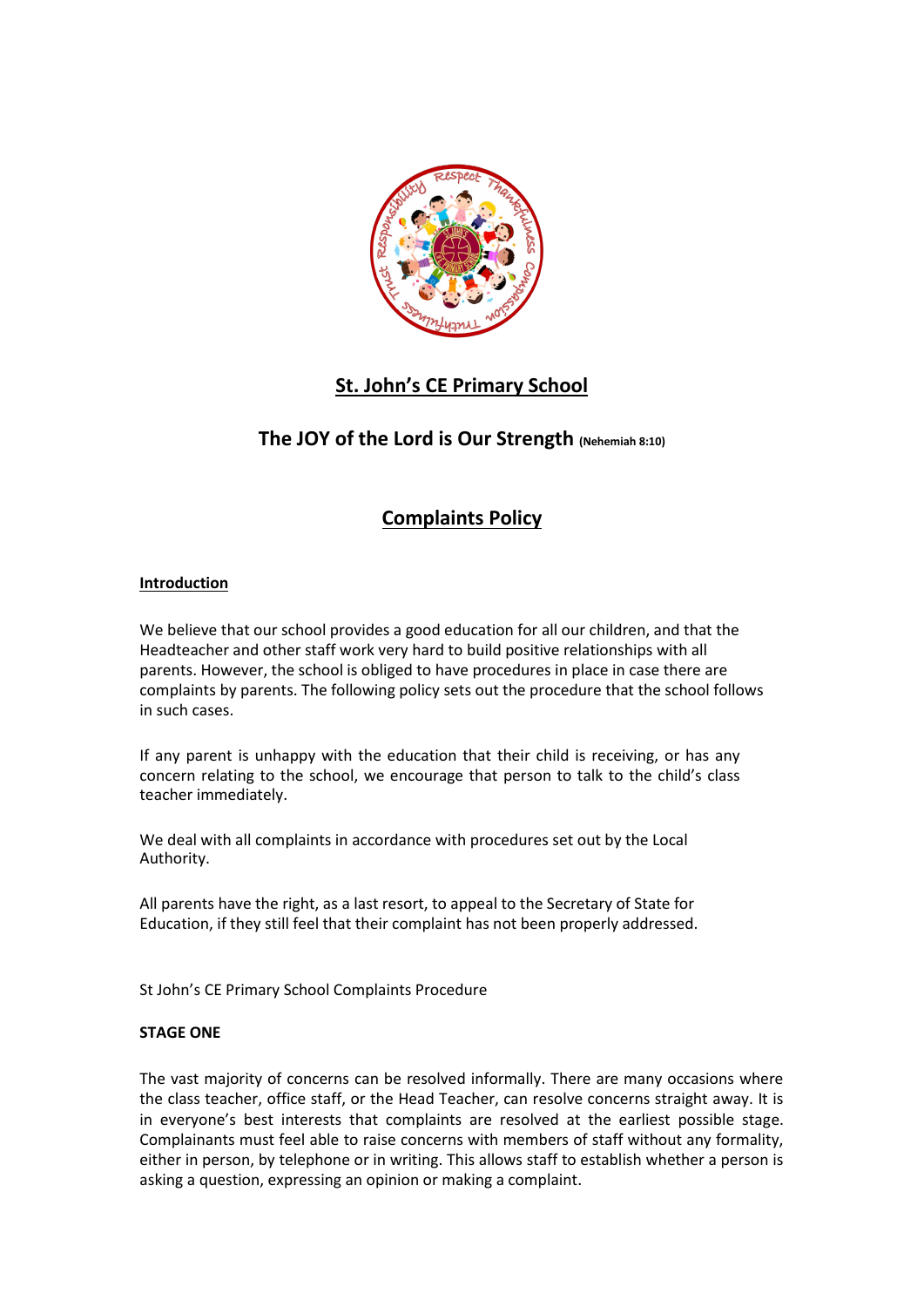The first member of staff contacted should clarify the nature of the concern and re-assure the complainant that the school wants to hear about it. If the member of staff can resolve the concern immediately they should do so. They should then record the enquiry including any agreements made, and notify the Head Teacher.

The school will respect the views of a complainant who indicates that he/she would have difficulty discussing a complaint with a particular member of staff.

Similarly, if the member of staff directly involved feels too compromised to deal with a complaint, the Head teacher may consider referring the complainant to another staff member. The member of staff may be more senior but does not have to be. The ability to consider the complaint objectively and impartially is crucial.

If the member of staff can't resolve the concern, they will make a clear note of the date, name, contact address and phone number and a brief note of the nature of the concern. It would also be useful to record what sort of outcome the complainant is looking for. The member of staff will then refer the complaint to the Head Teacher, or designated Deputy. The Head Teacher must decide if the concern is covered by the complaints procedure or should be dealt with under other procedures e.g. safeguarding or personnel.

If the concern involves an allegation that a child has been harmed by a member of staff, the Head Teacher must inform the Local Authority Designated Officer (LADO).

If the concern is about the Head Teacher, the member of staff should provide the complainant with details of how to contact the Chair of the Governing Body.

The staff member dealing with the concern should make sure that the complainant is kept informed of any action taken. The emphasis at this stage should be on resolving the issue quickly and informally for the benefit of pupils, parents and staff.

The complainant should receive a response as soon as possible, and within a maximum of 10 school days. At this stage the response may be given verbally or in writing.

Where the first approach is made to a governor, the governor should refer the complainant to the appropriate person and advise them about the complaints procedure. Governors should not act unilaterally on an individual complaint outside the formal procedure or be involved at an early stage in case they are needed to sit on a panel at a later stage.

### **STAGE TWO**

Complaints should be made to the Head Teacher preferably by completing a complaints form (Appendix 1). If the complaint is about the Head Teacher the Chair of Governors will deal with the matter using this procedure. If the complainant is made verbally a written record of the complaint must be made and checked with the complainant. The Head may delegate the task of collating information to another staff member but not the decision on the action to be taken.

The school would expect a complaint to be made as soon as possible following the issue that has given rise to the complaint. This will normally be within 12 months. If a complaint is made after 12 months, the Head Teacher will give consideration to whether it is still possible to carry out an effective investigation.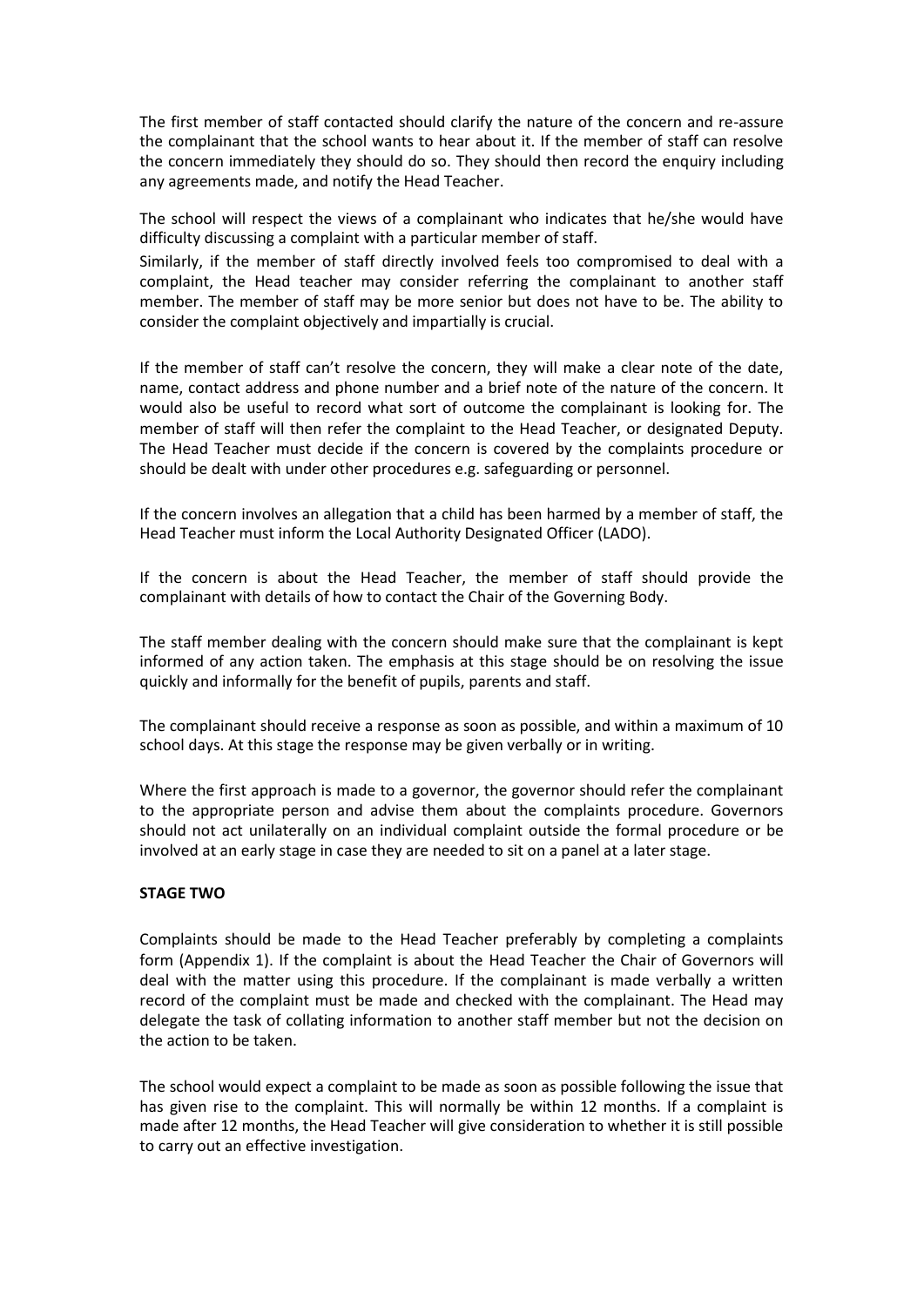The complaint must be acknowledged within 3 school days. The acknowledgement should include a summary of the complaints procedure and a target date for providing a response. This should be within 10 school days. If this date cannot be met, the complainant must be contacted and given a reason for the delay and a revised target date.

The Head Teacher may wish to contact the complainant and provide an opportunity for the complainant to discuss their concerns and find solutions. This could be by phone or in a meeting. It must be made clear that the complainant may bring a friend, family member or advocate to any meeting if they wish. Interpreting services should also be made available where necessary. The Head Teacher may find it useful to have another member of staff present to observe and record the meeting. Care should be taken in these circumstances not to create an intimidating atmosphere for the complainant.

The Head Teacher will make whatever enquiries s/he considers necessary to ascertain the facts, conclude whether actions were reasonable and decide on the response. This may include

- Interviewing staff / pupils
- Reviewing minutes of meetings
- Reviewing school records

Pupils should be interviewed in the presence of another member of staff, or in the case of serious complaints (e.g. where the possibility of criminal investigation exists) in the presence of their parents. Again, care should be taken in these circumstances not to create an intimidating atmosphere. Pupils should be told what the interview is about and that they can have someone with them.

It is important that the Head Teacher investigates complaints thoroughly and objectively. If s/he feels unable to do this (e.g. if s/he has been directly involved in the decision making process that led to the complaint) s/he may delegate responsibility for investigating the complaint to another member of the management team, the Chair of Governors or a Head Teacher from another school.

The Head Teacher (or designated person) will keep a record of interviews, telephone conversations and other documentation.

Once all the relevant facts have been established, the Head Teacher must provide a written response to the complainant. This will include a full explanation of decisions taken and the reasons for them. Where appropriate, it should include details of actions the school will take to resolve the complaint. The complainant must be provided with details of how to contact the Governing Body if they are not satisfied with the response.

It may be useful at this point to offer the complainant a meeting to discuss the response and seek reconciliation.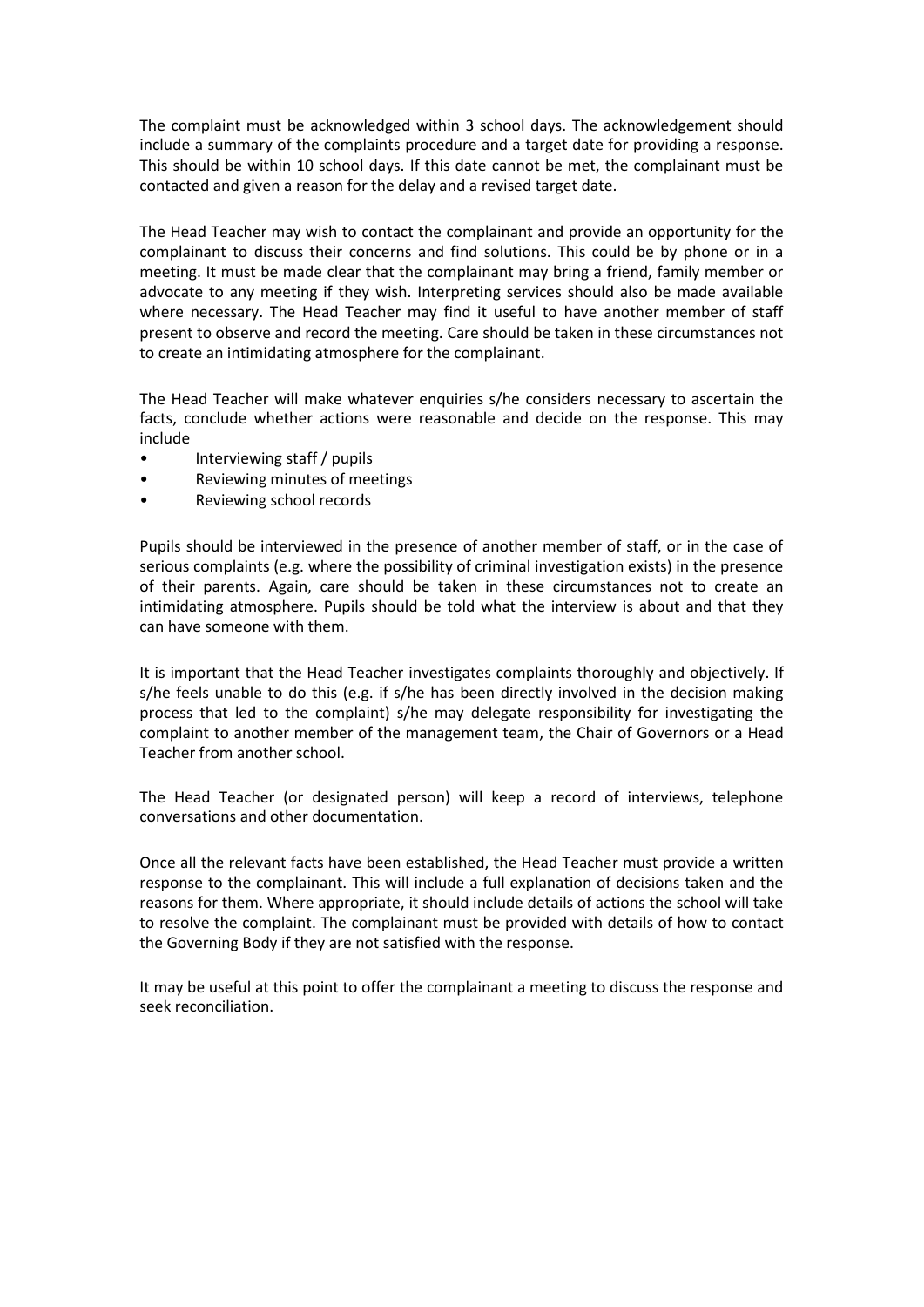### **STAGE THREE**

A request for Review by the Governing Body should be addressed to the Clerk of the Governing Body. If the request is made verbally, the Clerk will make a written record and check this with the complainant. A letter received by the school notifying that a complainant is dissatisfied with the outcome of a complaint at Stage Two must be passed to the Chair of Governors within 3 school days. Any complaint received by an individual governor must be passed to the Chair of Governors within 3 school days.

If Stage 2 was investigated by the Chair of Governors the request will be passed to the Vice-Chair.

In the case of a written complaint received directly by the governing body, the Chair of Governors should ensure that

• The complaint has first been dealt with at Stage Two

The complaint is covered by the school's complaints procedure not other procedures e.g. personnel or safeguarding

If the governors cannot hear the matter, it should be referred back to the Head Teacher and the Clerk to the Governors should write to the complainant advising them of the correct procedures.

Upon receipt of a letter notifying that the complainant is not satisfied with the outcome of a Stage Two investigation the Clerk to the Governors will send a written acknowledgement within 3 school days. The letter should explain that the complainant has the right to submit any further documents or information relevant to the complaint. A deadline for submission of these documents should be given. This should be at least 5 days before the hearing.

The Head Teacher must also be invited to submit a written report for the committee. This may be a copy of the stage two response. The Head Teacher may also invite members of staff directly involved in matters raised by the complainant to respond personally or in writing.

The Clerk to the Governors will convene the complaints committee elected from the governing body. The committee will comprise 3 or 5 governors who have had no previous involvement with the complaint. The complaint must not be heard by the entire governing body as this could compromise the impartiality of any panel set up for a disciplinary hearing against a member of staff following a serious complaint.

The complaints committee will set a timetable for the hearing and notify the complainant of this. The hearing will normally take place within 20 school days of receiving the request. If this cannot be met then the reasons must be clearly recorded and the complainant informed.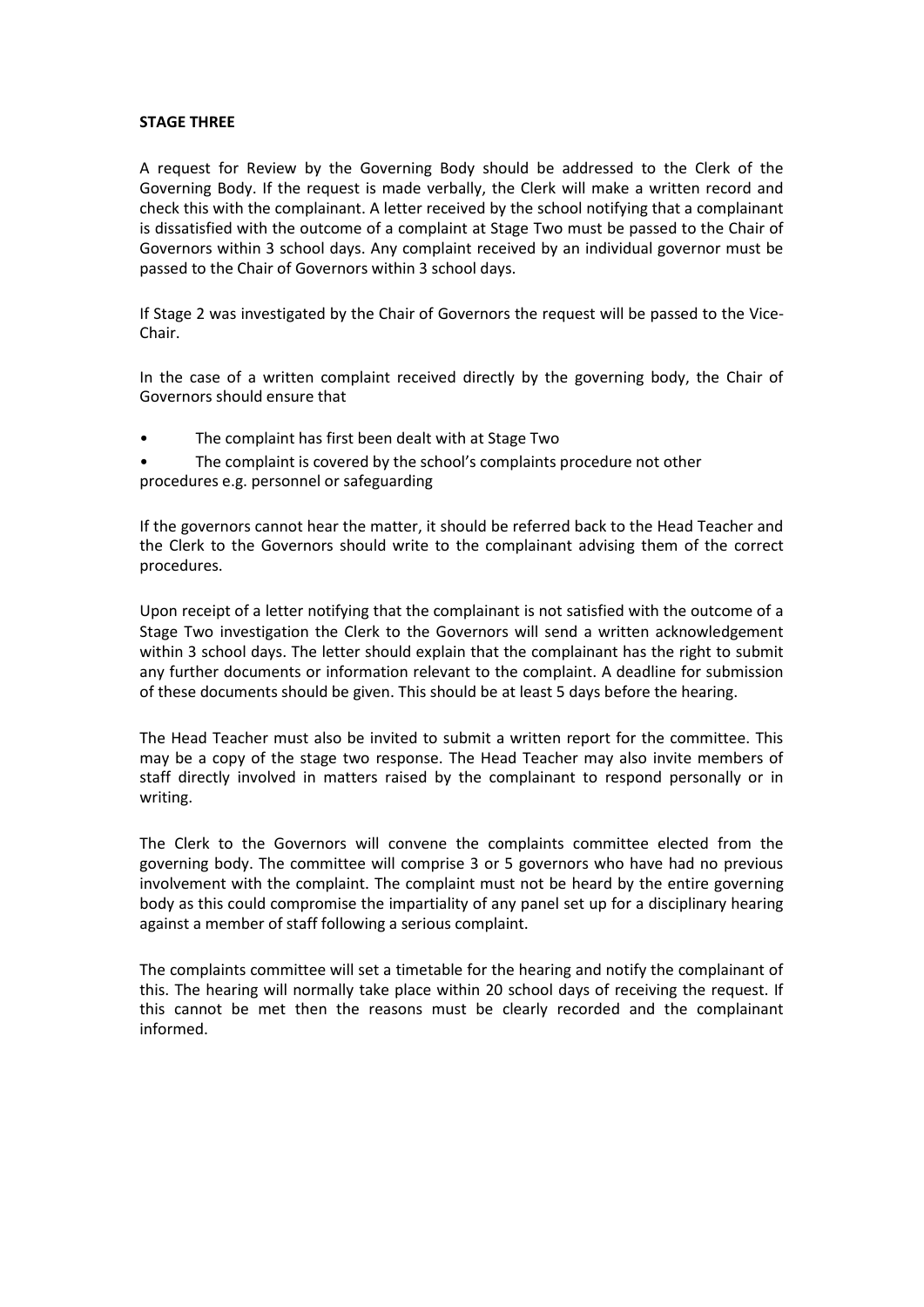The Clerk must write to inform the committee, Head Teacher, complainant and any relevant witnesses of the date and time of the hearing, giving a minimum of 5 days' notice. All documents submitted should be circulated to the committee, the Head Teacher and the complainant. The complainant will be notified of their right to have a friend, family member, advocate or interpreter present if they wish. The Chair of Governors should ensure that the review panel meeting is minuted.

The Governors' review hearing is the last school-based stage of the complaints process. The panel must be open-minded and independent. The aim of the meeting should be to resolve the complaint and achieve reconciliation between the school and the complainant. However, it may sometimes only be possible to establish the facts and make recommendations that satisfy the complainant that their concern has been taken seriously.

The hearing will be held in private. Any witnesses (other than the complainant and the Head Teacher) will only attend for the part of the hearing in which they give their evidence. Good practice would be that at no point should the Head Teacher or the parent be left with the complaints committee without the other being present.

The committee should remember that the complainants may not be used to formal meetings and may feel inhibited in addressing the committee. It is recommended that the Chair of the committee keep the proceedings as informal as possible. This is particularly important if the complainant is a child. The layout of the room will set the tone and care is needed to ensure the setting is informal and not adversarial.

Once the panel are satisfied that they have heard all the information they need to make a decision, the Chair of the Panel should explain to the complainant and the Head Teacher that the committee will consider its decision and respond in writing within 15 school days. The complainant and the Head Teacher should then leave.

The committee should then consider the complaint and all the evidence presented. The panel can

- uphold the complaint, in whole or in part
- dismiss the complaint, in whole or in part
- decide on the appropriate action to be taken to resolve the complaint

• Where appropriate, recommend changes to the school's systems or procedures to prevent similar difficulties on the future.

A written response detailing the decisions, recommendations and the basis on which these have been made must be sent to the complainant within 15 school days. The Complainant must be notified of their right to refer their concerns to the Secretary of State for Education if they are dissatisfied with the way their complaint has been dealt with. A copy should be provided to the Head Teacher.

The school should retain a copy of all correspondence and records of meetings.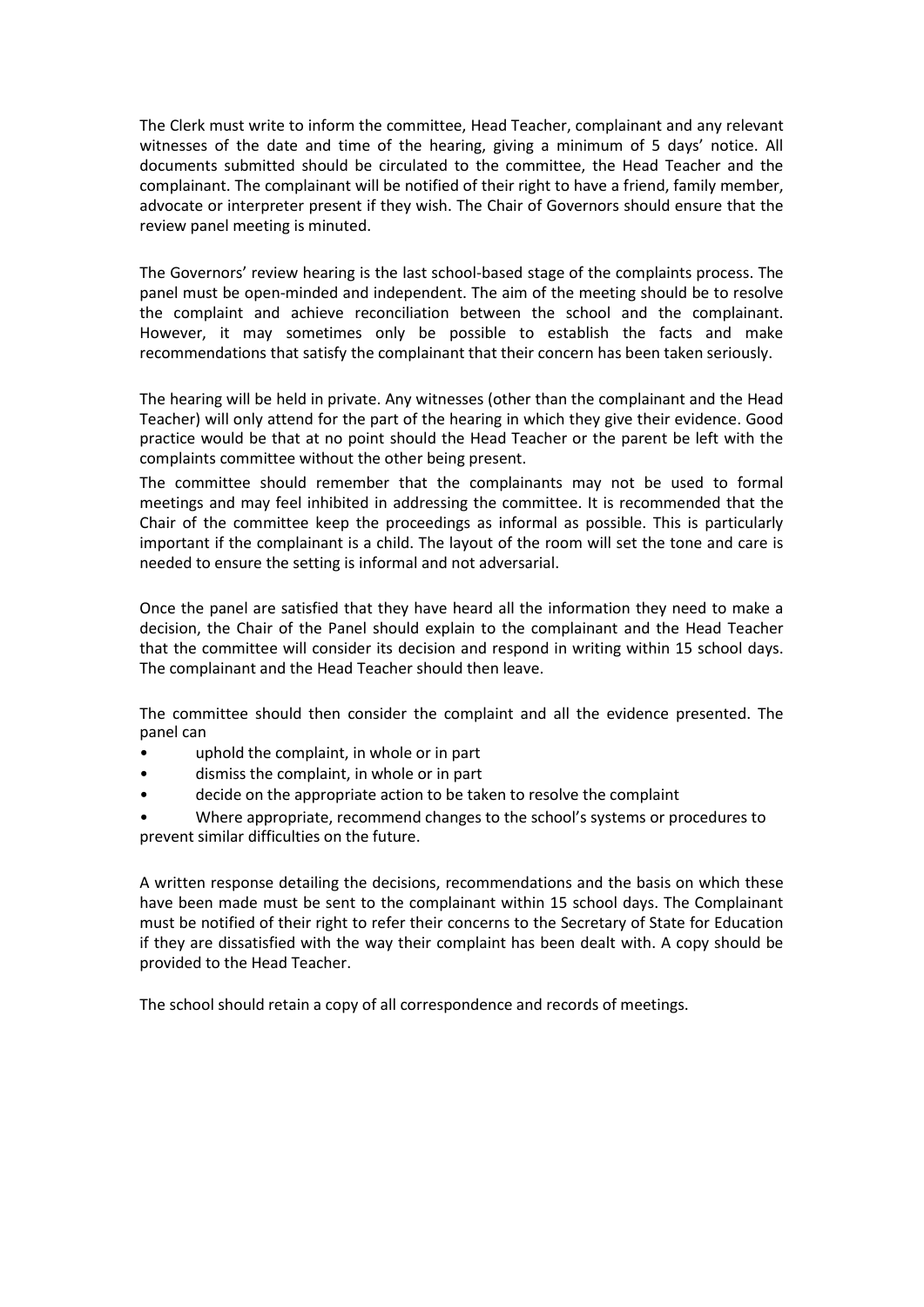### **Complaints about the headteacher or the governors**

Where a complaint regards the headteacher, the complainant should first directly approach the headteacher in an attempt to resolve the issue informally. If the complainant is not satisfied with this outcome they should notify the clerk to the governors (see contact details at the end of the document). The Stage 2 process will then commence, but with the chair of governors as the individual responsible for the investigation rather than the "member of the SLT".

Where a complaint regards a governor, the same process applies as for the headteacher. Where a complaint concerns the Chair of Governors, the individual should contact the clerk to the governors. Informal resolution will be sought, but where this fails, the complaints procedure at Stage 3 will take immediate effect. The Vice Chair or an independent investigator will mediate any proceedings.

### **Unreasonable Complaints Policy**

St John's CE Primary School is committed to dealing with all complaints fairly and impartially, and to providing a high quality service to those who complain. We will not normally limit the contact complainants have with the school. However, we do not expect our staff to tolerate unacceptable behaviour and will take action to protect staff from that behaviour, including that which is abusive, offensive or threatening.

St John's CE Primary School defines unreasonable complainants as 'those who, because of the frequency or nature of their contacts with the school, hinder our consideration of their or other people's complaints'.

A complaint may be regarded as unreasonable when the person making the complaint:-

- refuses to articulate their complaint or specify the grounds of a complaint or the outcomes sought by raising the complaint, despite offers of assistance;
- refuses to co-operate with the complaints investigation process while still wishing their complaint to be resolved;
- refuses to accept that certain issues are not within the scope of a complaints procedure;
- insists on the complaint being dealt with in ways which are incompatible with the adopted complaints procedure or with good practice;
- introduces trivial or irrelevant information which the complainant expects to be taken into account and commented on, or raises large numbers of detailed but unimportant questions, and insists they are fully answered, often immediately and to their own timescales;
- makes unjustified complaints about staff who are trying to deal with the issues, and seeks to have them replaced;
- changes the basis of the complaint as the investigation proceeds;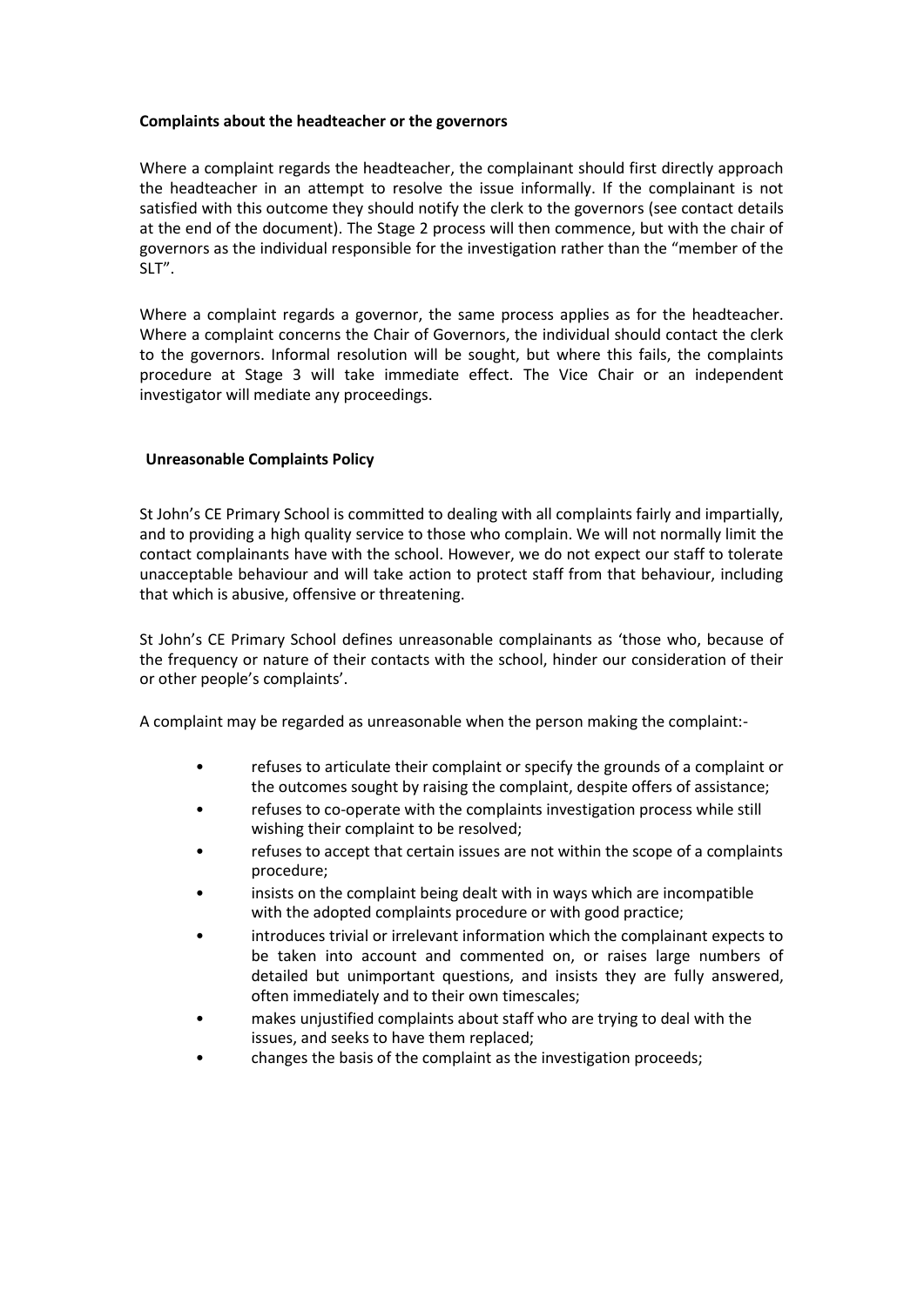- repeatedly makes the same complaint (despite previous investigations or responses concluding that the complaint is groundless or has been addressed);
- refuses to accept the findings of the investigation into that complaint where the school's complaint procedure has been fully and properly implemented and completed including referral to the Department for Education;
- seeks an unrealistic outcome:
- makes excessive demands on school time by frequent, lengthy, complicated and stressful contact with staff regarding the complaint in person, in writing, by email and by telephone while the complaint is being dealt with.

A complaint may also be considered unreasonable if the person making the complaint does so either face-to-face, by telephone or in writing or electronically:-

- maliciously;
- aggressively;
- using threats, intimidation or violence;
- using abusive, offensive or discriminatory language;
- knowing it to be false;
- using falsified information;

• publishing unacceptable information in a variety of media such as in social media websites and newspapers.

Complainants should limit the numbers of communications with a school while a complaint is being progressed. It is not helpful if repeated correspondence is sent (either by letter, phone, email or text) as it could delay the outcome being reached.

Whenever possible, the headteacher or Chair of Governors will discuss any concerns with the complainant informally before applying an 'unreasonable' marking.

If the behaviour continues, the headteacher will write to the complainant explaining that their behaviour is unreasonable and asking them to change it.

For complainants who excessively contact St John's CE Primary School causing a significant level of disruption, we may specify methods of communication and limit the number of contacts in a communication plan. This will usually be reviewed after 6 months.

In response to any serious incident of aggression or violence, the concerns and actions taken will be put in writing immediately and the police informed. This may include banning an individual from St John's CE Primary School.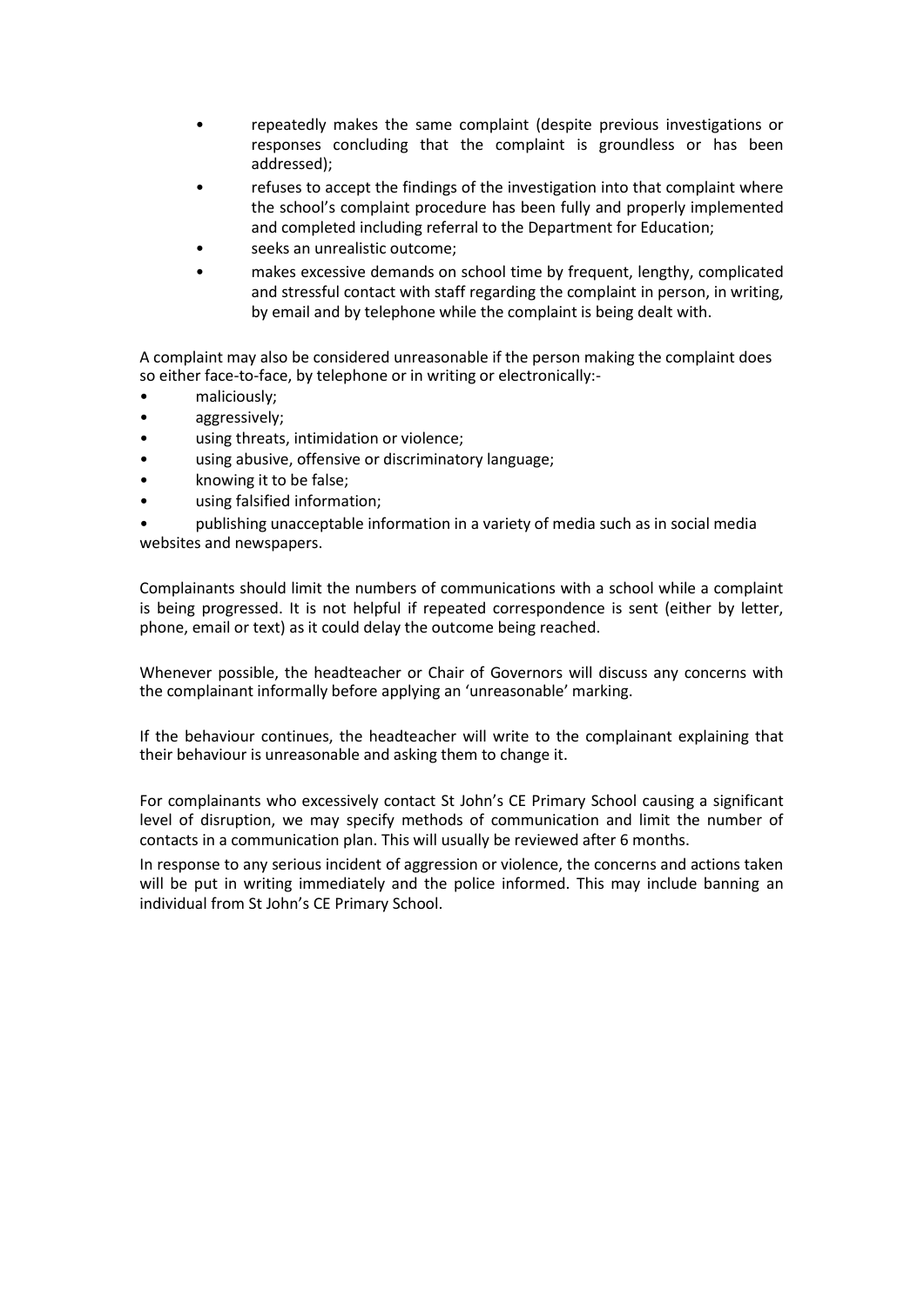#### Information for Parents

#### **STAGE ONE**

Many concerns can be resolved quickly with goodwill, often by making early contact with the class teacher or Head of Year. If this is not possible, or the teacher is unable to resolve your concerns, you should contact the Head Teacher.

The person who receives the complaint should attempt to work with the family to resolve the complaint informally. This may involve

- Mediation and conciliation
- Explaining policies or decisions
- Helping the pupil to express their views to another person
- Review of educational provision
- Review of support services
- Making changes to the way things are done

Most complaints will be dealt with in this way.

#### **STAGE TWO**

If you are not satisfied with the outcome of the informal enquiries, you may wish to make a formal complaint. This should be done in writing to the Head Teacher.

If the complaint is about the Head Teacher, you should write to the Chair of Governors of the school.

The school and its governors have a duty in law to act properly and investigate complaints impartially. Once investigations are complete you should receive a written response from the school. This will normally be within 10 school days.

#### **STAGE THREE**

If you are not satisfied with the outcome of the investigation and wish to take the complaint further you can refer the matter to the complaints committee of Governing Body. This can be done by writing to the Clerk to the Governing Body. The aim of the panel is to establish any areas of agreement and identify actions that can be taken to resolve the complaint.

Referral to Secretary of State for Education

If all other attempts to resolve the complaint have been unsuccessful you may refer your complaint to the Secretary of State for Education.

Ofsted can investigate complaints about the work of the school as a whole, but are not in a position to investigate any matter that relates only to your child.

Member of staff responsible: Phil Thomson Date policy written: November 2018 Date of most recent review: November 2021 Date approved by governors: November 2021 Date of next review: May 2024